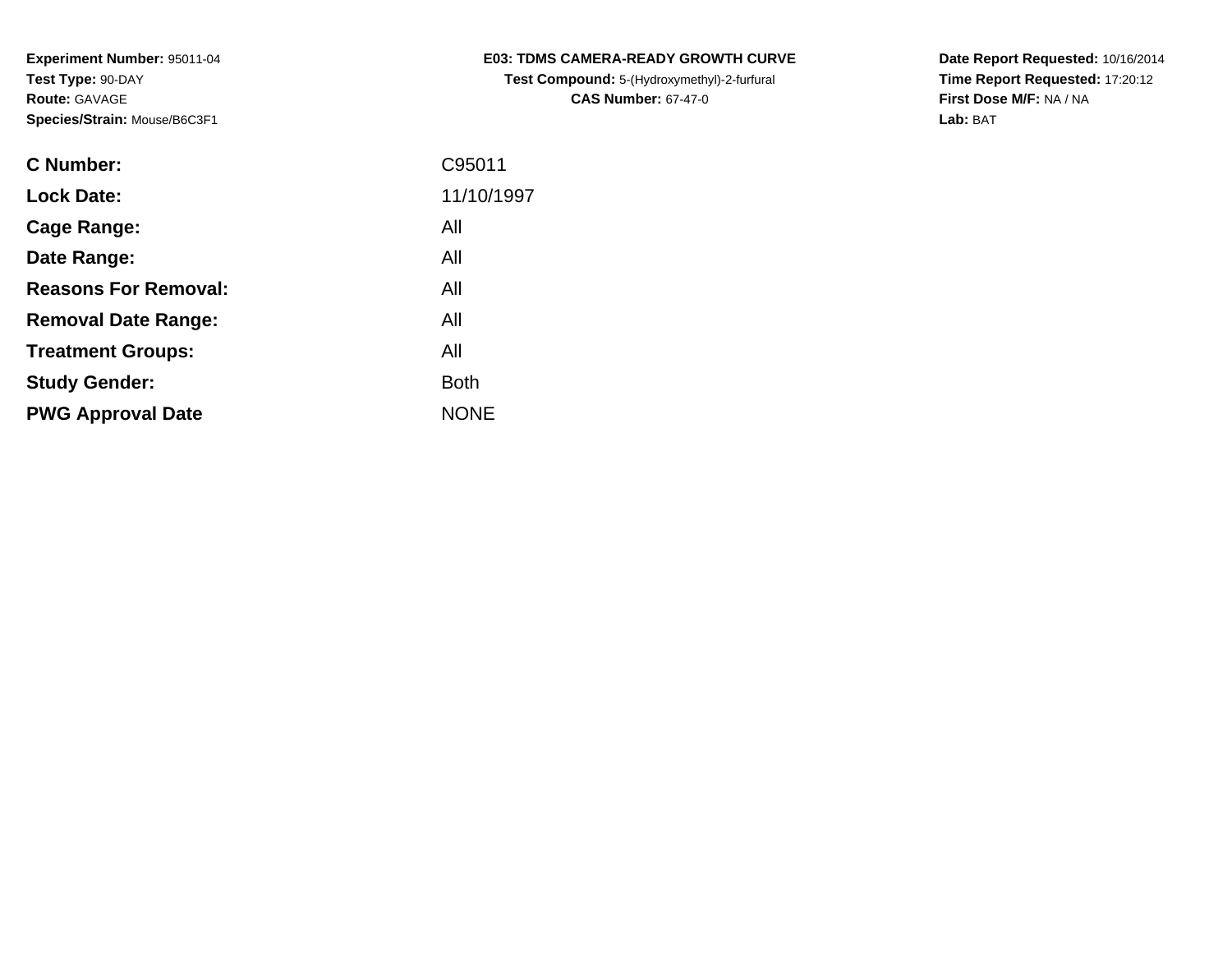### **E03: TDMS CAMERA-READY GROWTH CURVE**

**Test Compound:** 5-(Hydroxymethyl)-2-furfural

**CAS Number:** 67-47-0

**Date Report Requested:** 10/16/2014**Time Report Requested:** 17:20:12**First Dose M/F:** NA / NA**Lab:** BAT

**MALE** 

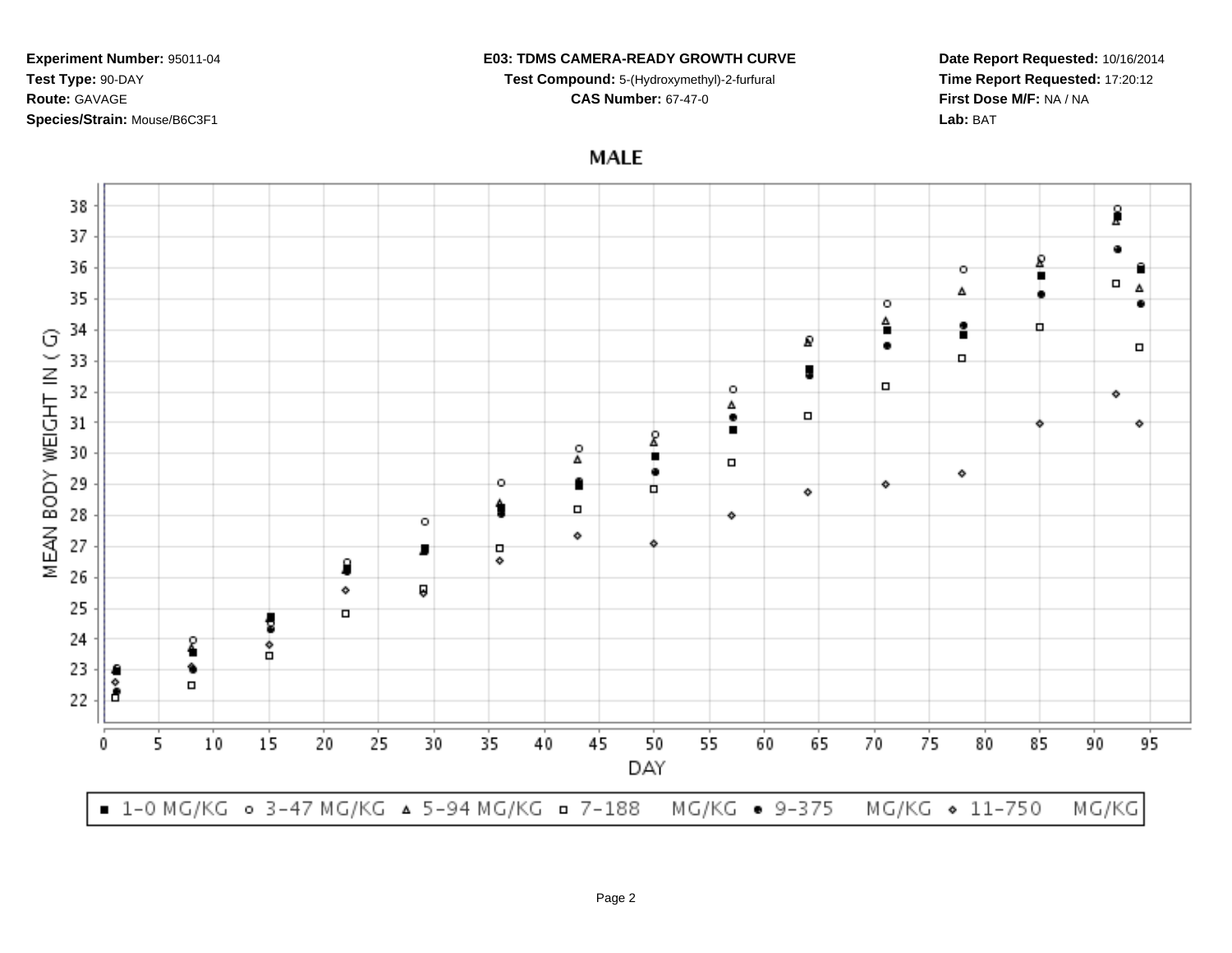## **E03: TDMS CAMERA-READY GROWTH CURVE**

**Test Compound:** 5-(Hydroxymethyl)-2-furfural **CAS Number:** 67-47-0

\*\*\*END OF MALE DATA\*\*\*

**Date Report Requested:** 10/16/2014**Time Report Requested:** 17:20:13**First Dose M/F:** NA / NA**Lab:** BAT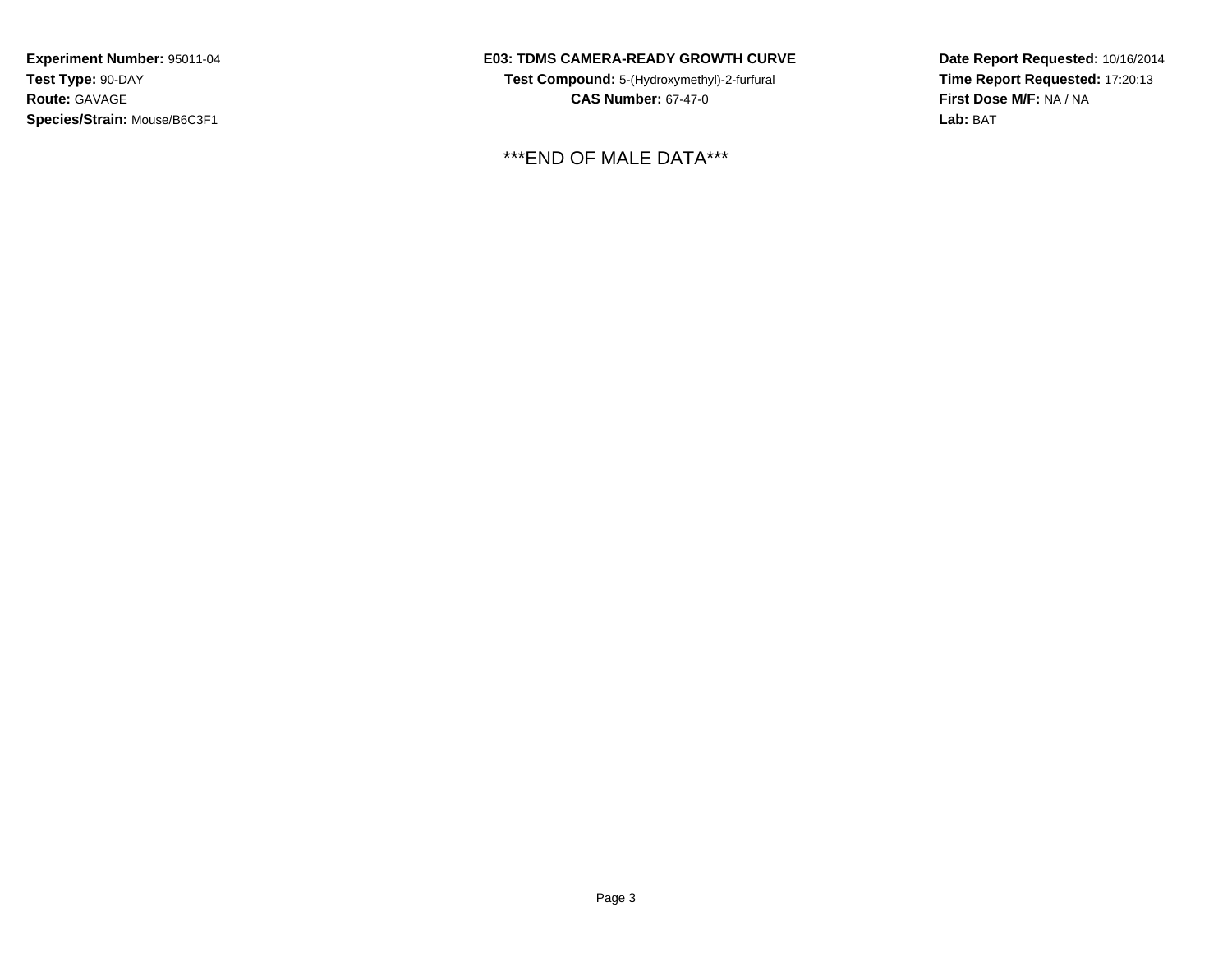#### **E03: TDMS CAMERA-READY GROWTH CURVE**

**Test Compound:** 5-(Hydroxymethyl)-2-furfural **CAS Number:** 67-47-0

**Date Report Requested:** 10/16/2014**Time Report Requested:** 17:20:13**First Dose M/F:** NA / NA**Lab:** BAT

# **FEMALE**